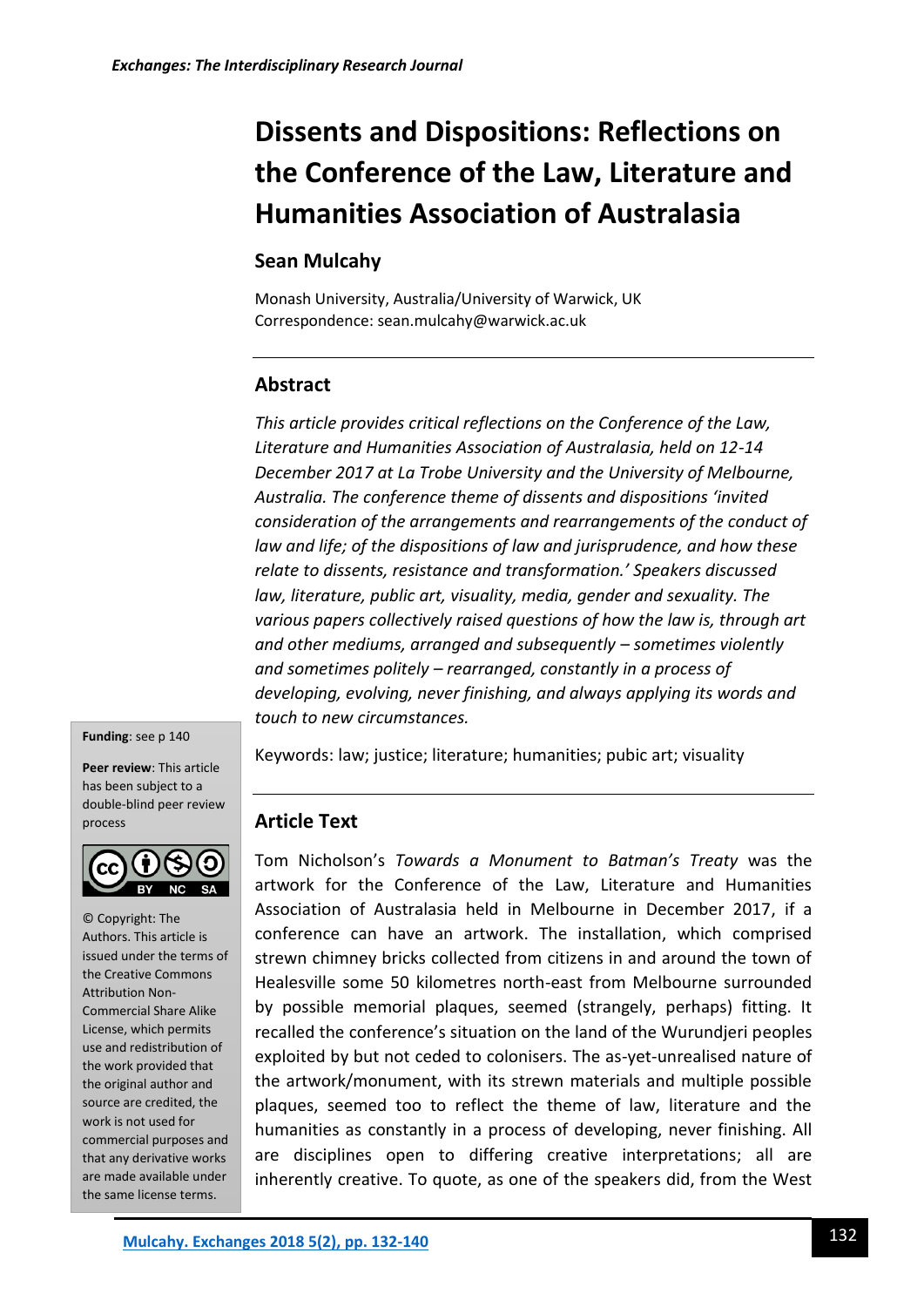Australian *Interpretation Act 1984*, 'a written law shall be considered as always speaking' (s 8), always applying its words and touch to new circumstances, constantly evolving. Similarly, the papers at the conference flowed into discussions and conversations that tested disciplinary boundaries and reshaped the original work in different ways.

Perhaps fittingly, Marianne Constable (*California Berkeley*) started the conference with a keynote address on repetition in legal speech and action and how it produces and interrupts rhythms. Constable argued that repetition leads to a certain kind of senselessness in that it can desensitise or disorientate, allowing one to not think or decide how or what to do next to such an extent that something becomes second nature or habit. She posed precedent as a system of repetition, and that the repetitive nature of precedent does not allow space for questioning except in interruption; it is only interruption that breaks habit. The discussion that followed introduced the idea of the law as automaton. However, against this thesis, Constable suggested that repetition could actually sensitise us. In this respect, there are phases of response to repetition. It may emphasise at first, but then desensitise; possibly, we tune in and out. She concluded with a discussion of what the difference is between repetition and interruption that (de)sensitises and (de)emphasises.

In a panel on 'Crossings', Olivia Barr and Laura Peterson (*Melbourne*) explored public art as public law, drawing on the idea of the artist and jurist as crafters or creators. Despite the move to transient or pop-up public art, Barr and Peterson posed the notion of public art as solid versus public law as transient. Drawing on Andreas Philippopoulos-Mihalopoulos' notion of 'lawscape' (**2015**), the two argued that public art produces legal relations in a city. Public art provides an opportunity to slow, pause, engage and remember and the act of viewing of public art and law draws bodies in space. The paper raised interesting questions of how we interpret public art and the role of commissioning in public art. During the discussion that followed, they suggested that, in the case of certain public art such as Laurel Nannup's *First Contact*, through the commissioning process the state owns up to its mistakes to some extent. The exploration of public art continued in Ross Gibson's (*Canberra*) paper on his artwork, *Bluster Town*. The artwork, which had resonances with Julius Popp's *bit.fall* and the 'word wall' in Melbourne Theatre Company's Sumner Theatre, explored the transience of common words as against the permanence of legal word. Gibson suggested that art always happens in a joint, a turning point; that art causes a turn, impels, jostles and moves. He conceived of public art as a 'conviviality enhancement system' and argued that there is a possibility of relationship and connectivity when people are put together in public art and public law. Finally, Dave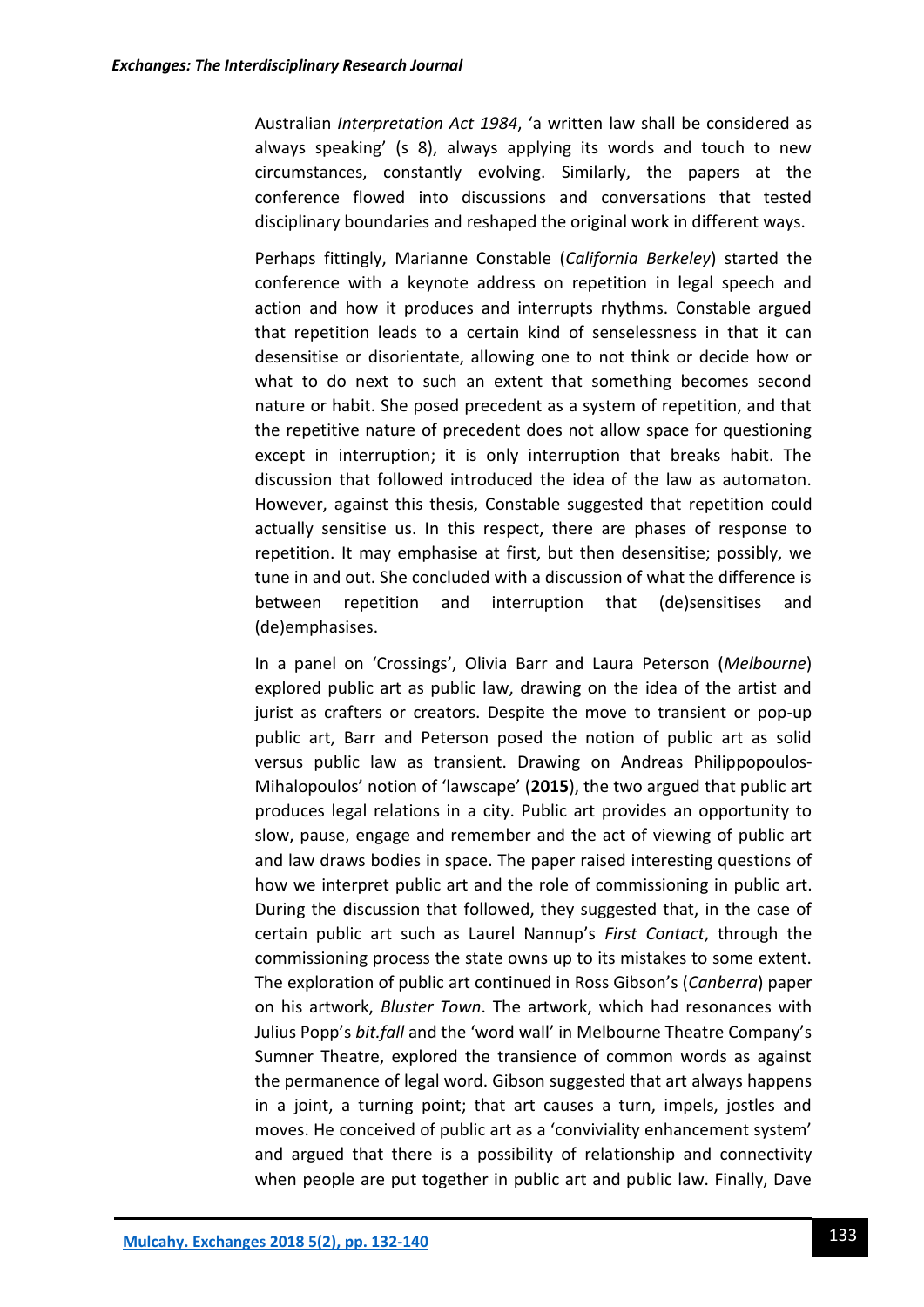McDonald (*Melbourne*) spoke on the ribbons tied around fences to mark clergy abuse in the town of Ballarat in an artistic-legal phenomenon referred to as 'loud fence'; the term being a reference to both the colourful ribbons and the noise they made when blowing in the wind. McDonald argued that the ribbons were a powerful visual testimony similar to crime scene tape – a closing off or border that draws attention to the space by passers-by. His paper explored the practices, possibilities and limitations of visual memorialisation. To encounter public art is affective, but people can simply walk by.

In another panel on 'Border crossings', Maria Elander (*La Trobe*) explored images as evidence, and suggested that there are other means of ascertaining facts beyond law, including through art. Elander argued that there is a need to treat images critically not as a repository for truth and that images are not facts but rather pose questions of belief; it is questionable whether we are able to draw a 'correct' reading of a photograph. In this sense, images have an evidentiary role and an imaginary role. Victims sometimes testify using images of loved ones; for example, during the Luke Batty coronial inquest, a framed photograph of Luke sat near the coroner's bench. There is thus an affective dimension to images. Images can be, like victim impact statements, a form of therapeutic justice. Law, however, has a tendency to ignore scholarship of the visual, and images seldom find their way into judgments. This idea continued in Sarah Hook's (*Western Sydney*) paper on legal responses to parody. The legal regulation of parody and satire contained in section 41A of the Australian *Copyright Act* is only fairly new, introduced in 2006. Hook questioned the role of the judiciary as artistic interpreters and the idea of judges determining artistic measure, instead suggesting that art practitioners and lawmakers need to talk to each other. Hook argued that parody relies on distance just as much as similarity and that critical distance is essential. There is, in parody, an oscillation between empathy or nearness and distance or opposition. Courts, however, rely too readily on dictionaries to define what parody is, ignoring complex meanings; dictionaries cannot define complex phenomena. A clash seemed to emerge over whether interpretation of parody is dependent on authorial intentionality or whether the work can speak for itself, that is, whether it is defined by the interpretation of its audience. Further interesting questions were raised by Hook over whether one can have parody without humour, whether humour is in the eye of the beholder, what is a 'fair motive' for parody, whether scathing parody is fair, and the literary versus legal takes on these questions.

Another panel on 'Evidence of things seen' opened with Penny Crofts (*Technology Sydney*) who explored corporations personalised through art and film with a focus on the television series, *Stranger Things*. Ashley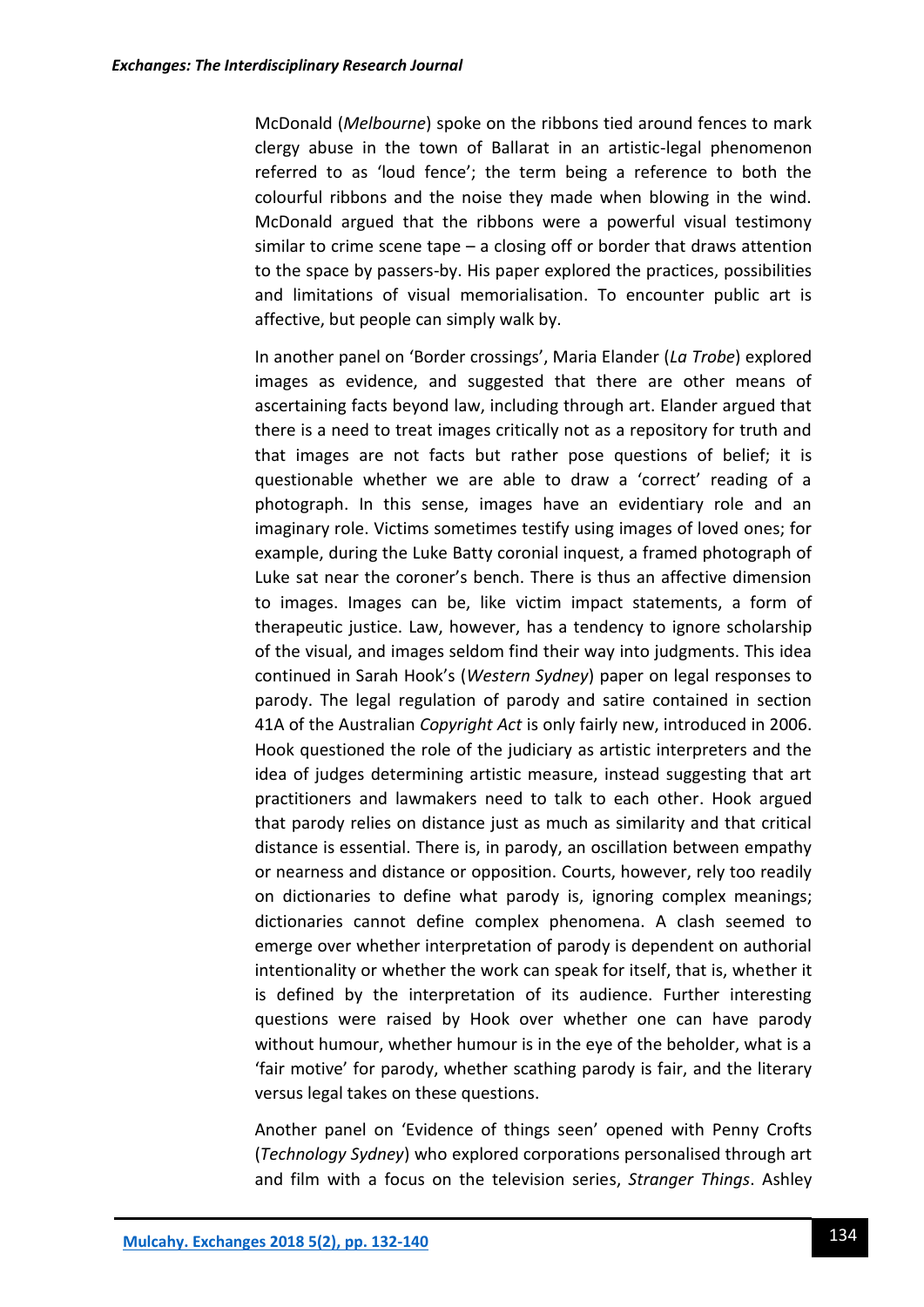Pearson's (*Griffith*) paper that followed examined (legal) persona in video games and other media, describing persona as something of a contest between self and a legal mask that shrouds the self as a reasonable, rational, agentic subject. One particularly interesting element of this paper was the discussion on the experience of the player's body in gameplay and its relation to the avatar, which raised interesting questions regarding the role of the player. Is an avatar's selfhood negotiated and defined through the interactivity with the human player that controls and plays with the avatar? What are the impacts of immediacy and the speed of fighting in game-play on the creation of the avatar's self? The discussion recalled the sex surrogate scene in *Her* wherein the lead character attempts to manifest his beloved operating system in human form but ultimately fails.

Finally, for this panel, Carolyn McKay's (*Sydney*) paper on her recent work *Model Prison* explored visual art as a research methodology drawing from the 'visual turn' in humanities and social sciences. McKay's work was a video installation that depicted a 'virtual prison' with an actor inside who paced, bent, stretched and crouched. The work sat next to Lucas Davidson's durational performance, *Black Cell*, wherein the artist was buried under a pile of gravel and, in so doing, created a visceral experience of audience anxiety. McKay's work explored not so much the textual but rather the material and sensorial dimensions of incarceration, decorporealised and dematerialised through video link. Through the medium of video, there was a removal of bodily presence, with the body digitally encased and hermetically sealed, like that of Davidson's. The work was accompanied by a striking audioscape of ambient noise and strange sounds picked up on location at The Lock-Up, an arts space and former police station in Newcastle. The audio in McKay's work became irritating, repetitive and looped, like the movement. The audio, to some degree, created the space. The placement of the screens in the art space that forced the audience to bend down to see created a different experience than if the audience was to view the work on a flat screen and again emulated the contortions of the body in the film. McKay's piece was reminiscent of works of audioscapes installed in padded cells, like Love Without Sound's *Reasons for Admission*. Her work also had resonances with Lawrence Abu Hamdan's *Model Court* and Judy Radul's *World Rehearsal Court*. McKay also spoke of the role of gut instincts in artistic creation and the importance of openness to creative thought and then deploying the artist's critical gaze; all of relevance to practice-led or -based research. For those that want to continue the viewing and exploring these questions in greater depth, McKay's latest project is *justiceINjustice*, a collaborative work at The Lock-Up exploring injustice and marginalisation.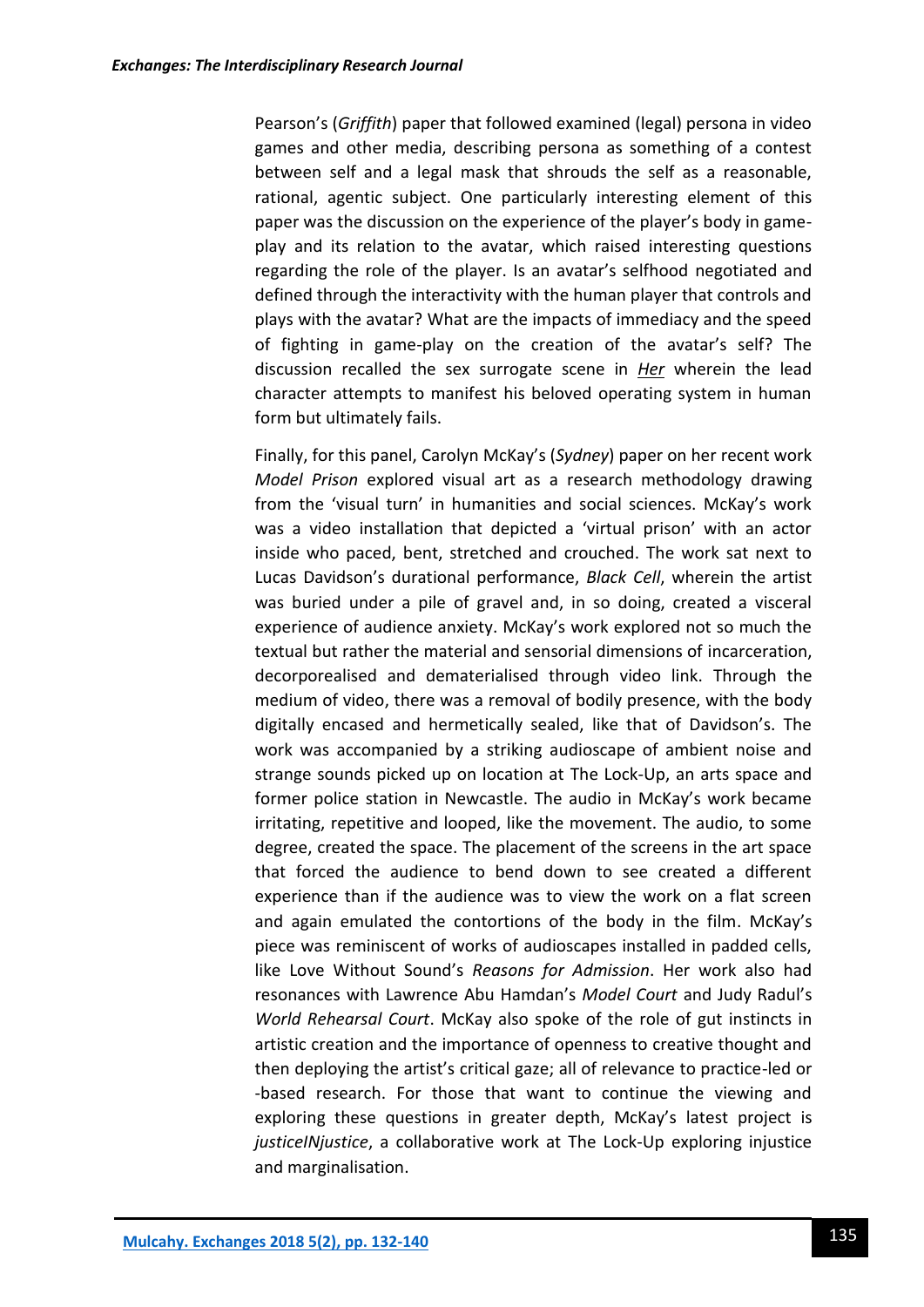During the discussion that followed into lunch, a question arose as to who the audience was to these television programs, video games and artworks. This in turn raised a problem of art: that it often speaks merely to the converted. Can art transform the viewer if it is not viewed? Can the same question be asked of law or, indeed, the legal academic conference? Are we simply speaking to our peers or ourselves? What was striking about this panel and born out over the conference was the engagement with contemporary popular cultural forms that have resonance beyond the law.

A post-lunch panel on 'Visible addresses' commenced with Katherine Biber (*Technology Sydney*) who discussed the cultural response to the infamous Lindy Chamberlain trial and subsequent appeals and acquittal that have spawned a number of artistic responses, including theatre productions and an opera, *Lindy*. The paper focused on the Lindy Chamberlain collection at the National Museum of Australia and raised interesting questions about restoring evidence, evidence as art and how evidence/art is described; for example, to describe an object/artwork as 'cut' has a very different resonance to 'torn'. Les Moran (*Birkbeck*) discussed the idea of performing one's (legal) self through a case study on reality television judge Robert Rinder. The paper described how the impact of digital media has reshaped the idea of audience as consumer. Audience is now a major player in the production of a performance and operates as a quasi-jury with the judge as conductor of the proceedings. This framing of the audience is reminiscent of Jack Tan's work, *Karaoke Court*, wherein the audience were jury to litigation undertaken through the medium of karaoke. Judicial character is created through different media genres. Judge Rinder appeared on *Strictly Come Dancing*, which Moran said was not about his capacity to perform the role of judge, but I wonder whether there is an element of dancing in the production of judgment and judicial character. Judge Rinder lip syncs have also appeared on YouTube. Moran described Judge Rinder as a camp gay figure of authority and raised the question of whether dandyism or camp is compatible with the construction of judicial authority, particularly in an era of bourgeois acceptability of same-sex marriage. Alison Young and Peter Rush (*Melbourne*) concluded the panel with an exploration of lives lived with law in the Japanese criminal justice system. In Japan, police now use street art, small neighbourhood police stations called 'koban', and mascots as a reminder, particularly to young people, that the neighbourhood is under governance.

Karen Crawley's (*Griffith*) powerful keynote address focused on the implausible post-racial politics of the recent television production of *The Handmaid's Tale*. Crawley noted that the production had been lauded for its inclusivity in terms of casting, but had no critical reflection on race,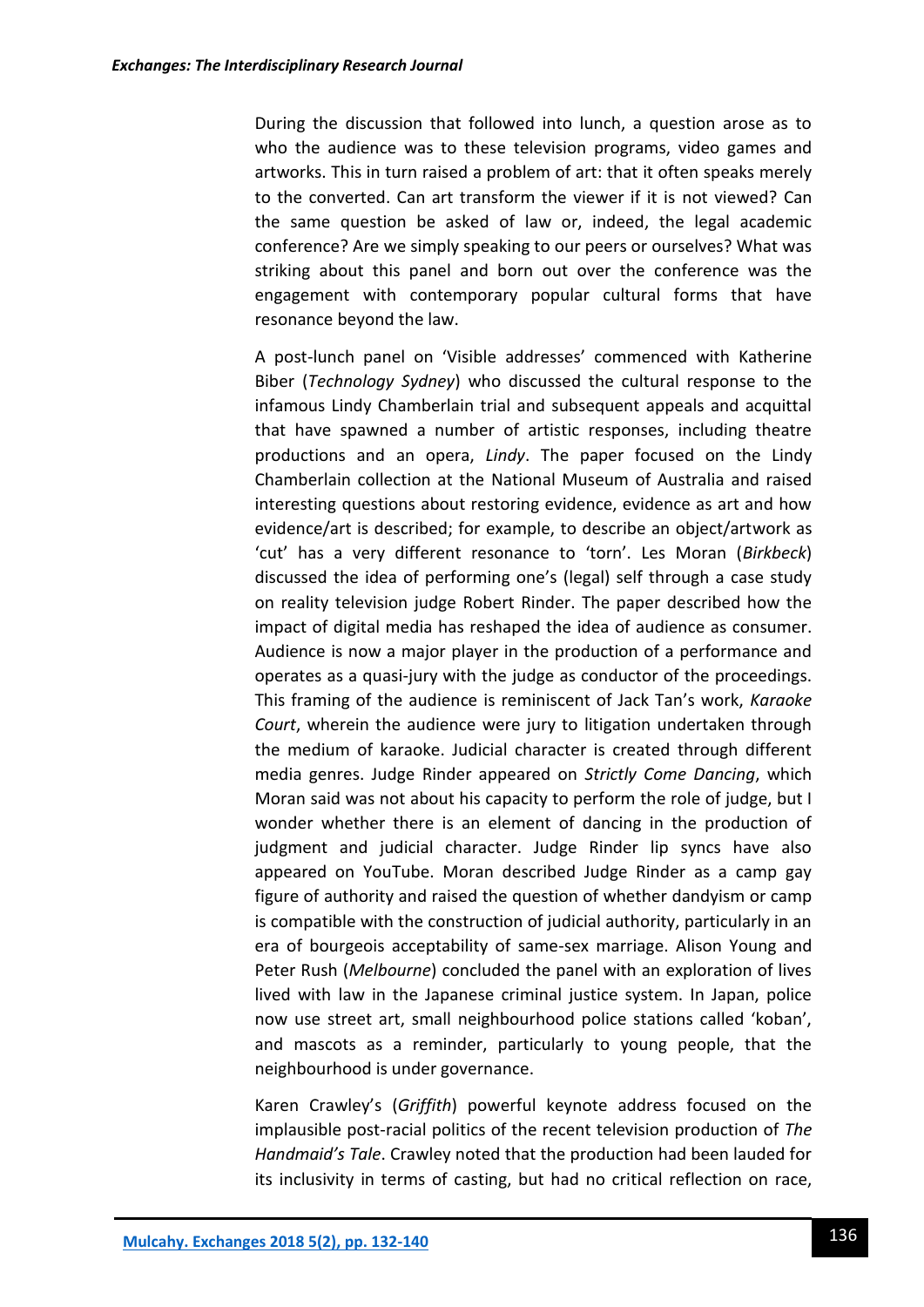which she argued highlighted the limits of liberal inclusivity. Perhaps, she suggested, the slow endemic violence experienced by people of colour does not lend itself to visual narrative. In a close reading of one scene in which a black character escaped the Republic of Gilead, an authoritarian regime which took over the United States of America (and ironically the name of a pharmaceutical company that has been accused of preventing access to anti-HIV drugs in Australia due to over-pricing, as was pointed out in the discussion that followed), and was accepted as a refugee in Canada, Crawley noted how the character was depersonalised and cast as an 'empty neutral vessel to receive the help of the state'; the character was never so dehumanised as when they were being treated humanely. Her triumphant escape was recast as a rescue, and she was depicted as an object of humanitarian pity. Her being believed as a refugee is a stark contrast to present-day Australia, yet the creation of Gilead has resonances to early Aboriginal Australia and the homogenous racial formation of the Australian state. The darkened lighting of the scenes broadcast during the paper seemed to exemplify just how colour was seeped out of the production. There was an implication of the (predominantly white) audience in Crawley's critique, which demanded a radical rethinking of this feminist production.

In another panel, Marco Wan (*Hong Kong*) opened with a paper on dispositions of LGBTQ rights in Hong Kong through the prism of the *Gay Lovers* television program that was censored by the decision of *Cho Man Kit v Broadcasting Authority*. Despite small advances, Wan argued that there is a paradoxical nature to queer visibility in Hong Kong in that heterosexuals are desexualised whereas gay and lesbian people tend to be sexualised. For gay people in Hong Kong, talking about themselves is a kind of nudity, and visibility can increase homophobia. In the second paper, Jan Mihal (*Melbourne*) explored notions of loyalty and dissent, observed how the interpretation of laws is akin to that of musical scores and raised questions of whether the judge/player must be loyal to the composer's/legislator's intention. Finally, Henry Kha (*Auckland*) discussed transgender marriage cases in the Asia-Pacific. Whilst the UK case of *Corbett v Corbett* that annulled a transgender marriage still dominates legal conceptions of sex and gender, it has been widely rejected in Asia-Pacific. There is, however, still a focus on surgery in these cases and laws. This provides a sense of clarity in the judicial and legislative mind and a 'bright line' on the recognition of gender. However, it goes against the wishes of transgender people who want to move from the dominance of the state and state instruments (doctors, judges) in determining gender and sex to a system of self-declaration.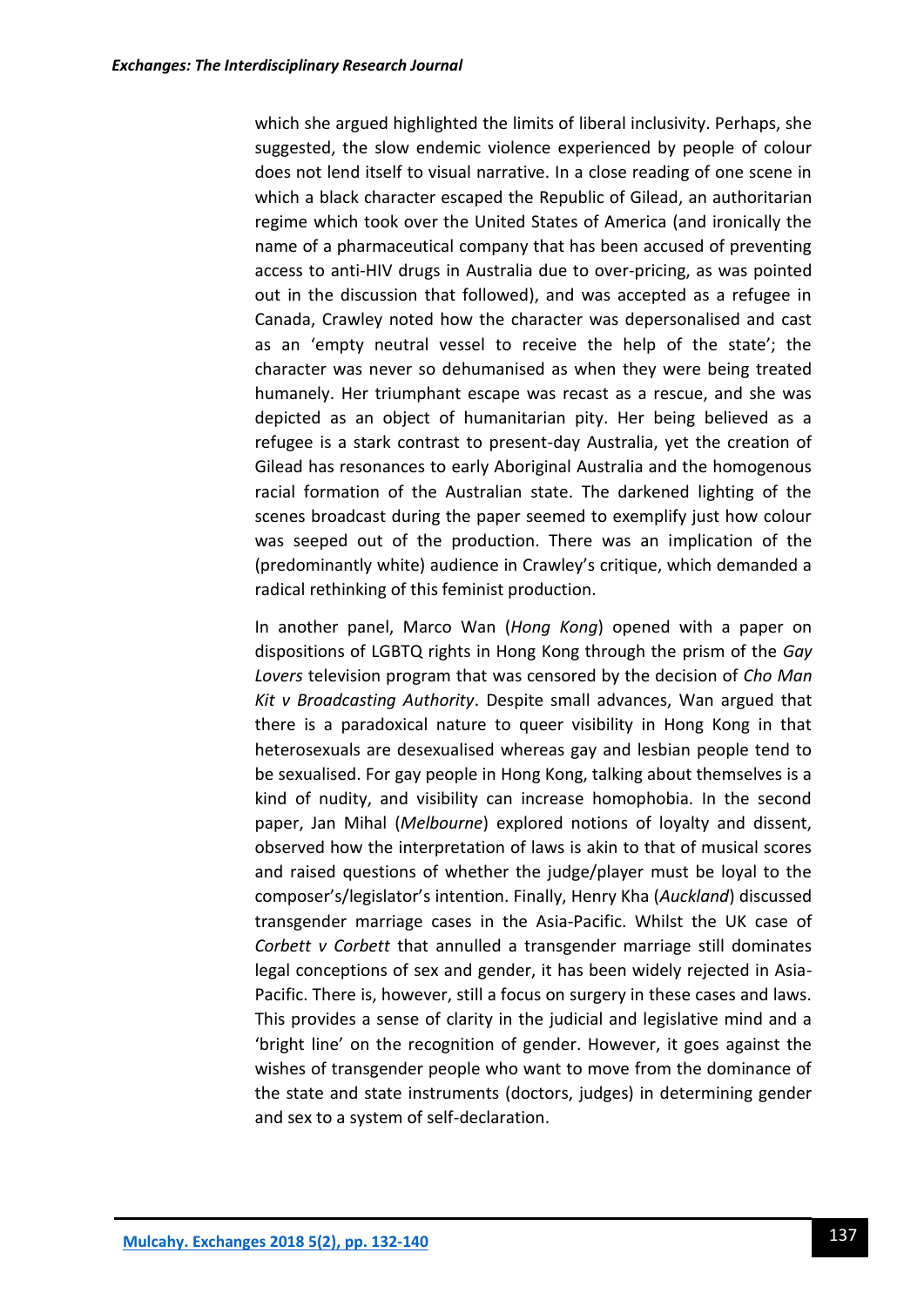In a later panel on 'Art, culture and the vivid imagination', Des Manderson (*Australian National*) opened with a discussion on temporalities of law in the visual arts. He discussed the here and now moment of viewing an image and opined that, to quote Georges Didi-Huberman, 'we are before the image as before the law' (**2003: 31**). Manderson built on this idea of the temporal moment of viewing to argue that 'the power of law is the power over time.' In the second paper, Nikos Papastergiadis (*Melbourne*) considered art as events with particular attention to digital public art. He argued that there is no sociality or aesthetic appreciation or popular culture experience without mediation. It could be said that when we are on a phone, we are therefore alone, but it is really a mediated social interaction. Papastergiadis described how the experience of public artwork and its ambience often creates not focus but dispersal and distraction. Finally, Peter Rush (*Melbourne*) spoke on the audio-visual rhetoric of criminal confessions. He raised concerns with the location of confessions, with the closed and secluded room of a police station where most confessions take place being likened to a confessional. He also raised concerns around what was called in *Arthurs v Western Australia* 'the "atmospherics" of the interview': the tone of the voices, the movement of the body, and the idea of a rapt audience. In the discussion that followed, Rush drew from the idea of bodily confessions and discussed 'the event of the confession' and how to make sense of the audio-visual montage.

In a final panel on 'Dispositions of the other', Julen Etxabe (*Helsinki*) spoke on dialogues, in particular metaphors, and how we become captive to the metaphor or visual image we deploy. He also spoke of how judicial language speaks back, often  $-$  as was raised in the discussion that followed – in appeal. In a fascinating paper, Marett Leiboff (*Wollongong*) refigured *Brown v Tasmania*, which concerned former Green Party leader Bob Brown's challenge to Tasmania's anti-protest laws, as an embodied theatrical response to the idea of protest. In a close reading of the case, Leiboff posited that the High Court justices had lived through times of great protest – for example, Justice Virginia Bell was an actor who become a lawyer and represented Mardi Gras protestors who were engaged in a form of agitprop theatre – and an echo or memory of protest sat in the judgments. She suggested that exposure to protests can create an image in the mind's eye and that this image can become a memory embedded in the (judicial) body. It is almost as if judgment is a mode of method acting, where the judge draws from emotional memory to perform the act of judgment. Leiboff's mode of presentation was also striking. She moved about the conference stage as if driven by a Grotowskian impulse and, in so doing, reminded us her audience of the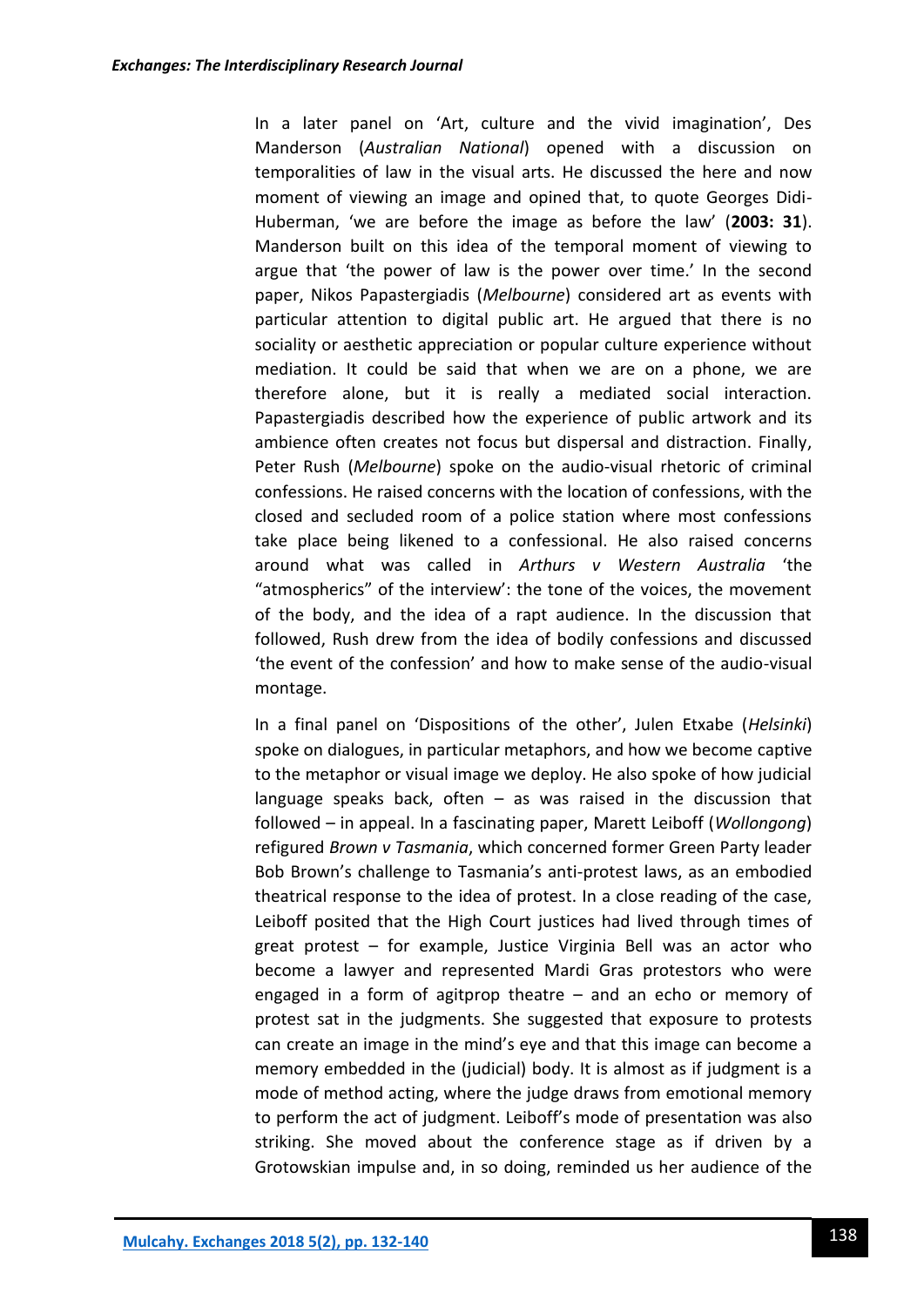connection between legal thought and the body. Finally, Laura-Jane Maher (*Deakin*) provided a close reading of the opening of a medical treatment case, *Re Lucas*, as an example of narrative judgment that positions the reader to empathise with the parties by drawing on their own lived experiences. The opening paragraphs of the judgment, which concerned access to hormone treatment for a transgender teenager, described how 'the tension in the courtroom was palpable', focussed on the facial and other expressions of the audience in the courtroom such as weeping and hugging, and explored the material impact on bodies in court and how Lucas and his family experienced the courtroom. Maher advanced the idea of judgments as autobiography, with judges using judgments to articulate their experiences as readers. However, this thesis was disputed during the discussion that followed. Perhaps what was happening in the opening lines of *Re Lucas* was the not the judge engaging in an autobiography but rather attempting a biography  $$ perhaps even a pointing – of Lucas or even the courtroom itself.

In this sense, what the court in *Re Lucas* was doing was exploring the disposition of the applicant and the courtroom that he (temporarily) inhabited, the character, arrangement and temperament of this young person and their space. The court also issued also a powerful dissent against a decision that it could not overrule, *Re Jamie*, which held that access to hormone treatment required court approval, concluding, in its final sentence that 'the sooner that children such as Lucas and their families do not have to endure the ordeal of litigation to get on with their lives, the better.' This decision, like Nicholson's artwork, recalls the theme of the conference, dissents and dispositions, and how the law is arranged and subsequently – sometimes violently, as at the moment of colonisation, and sometimes through tempered judicial language – rearranged.

Yet, unlike Nicholson's artwork, the decision was bound to words, performed first in the stage of the courtroom and then transcribed for posterity in printed books or online databases. What it was to be in the courtroom during *Re Lucas* – the tears, the touch, the tension – can now only be felt through words. As Thom Giddens writes, 'in reducing artistic and creative works into textual accounts, encoding cultural experiences and ontologies into sentences and paragraphs, something is lost' (**2017: 377**). Yet most papers in this conference moved beyond the paper to read images, films and art and, in this final panel, to perform. There was a real, sustained and exciting engagement with different cultural and artistic forms; not simply looking at the place of law in society but rather exploring its inseparable connection with culture and, in so doing, collapsing false distinctions between law and culture. Nicholson's